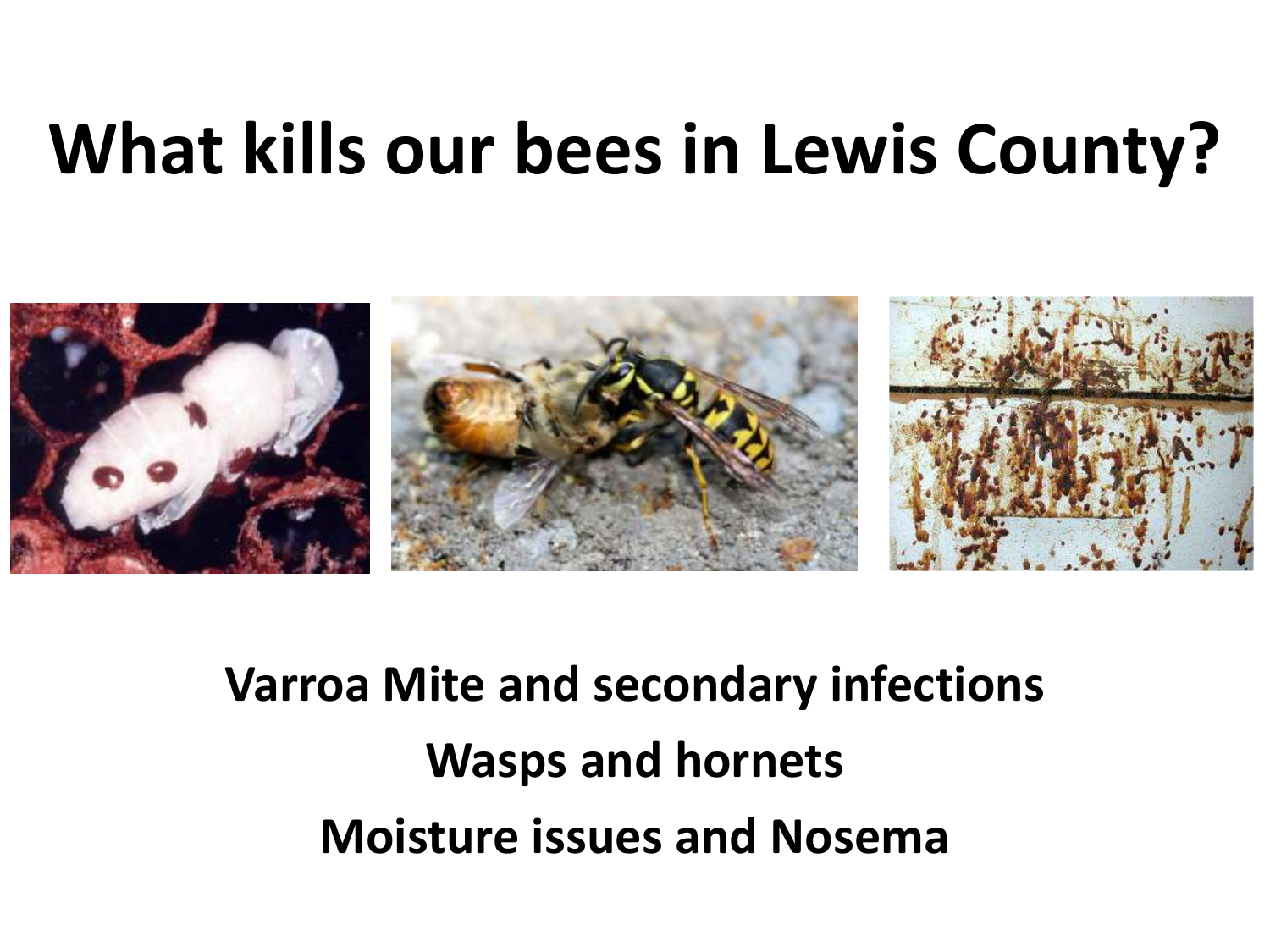### **Moisture control issues will be addressed at our September 9th meeting**

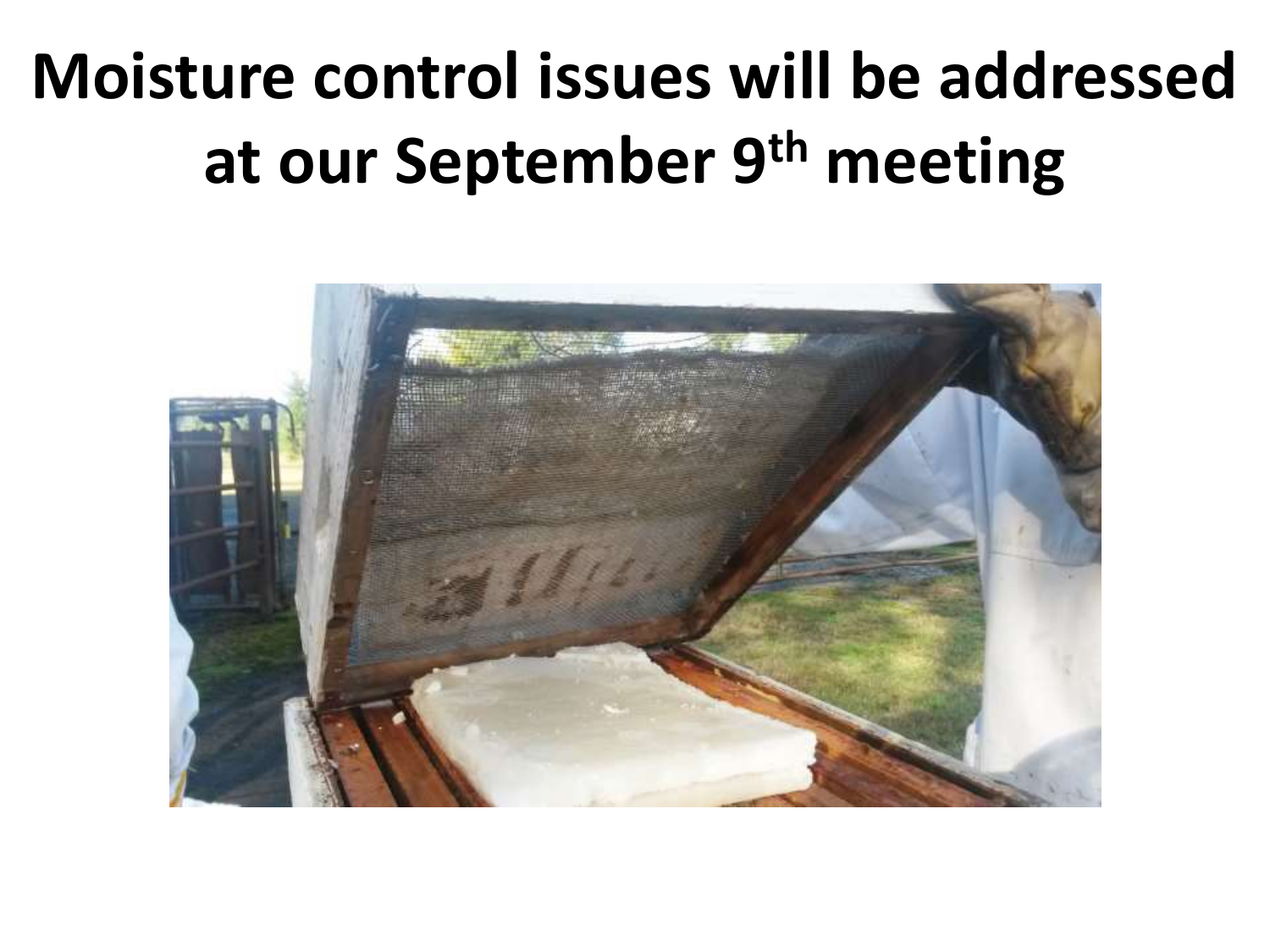## **Wasps and hornets are feasting on our bees, their larvae, and their honey**



**A Yellow Jacket trap Close up inside of the trap**

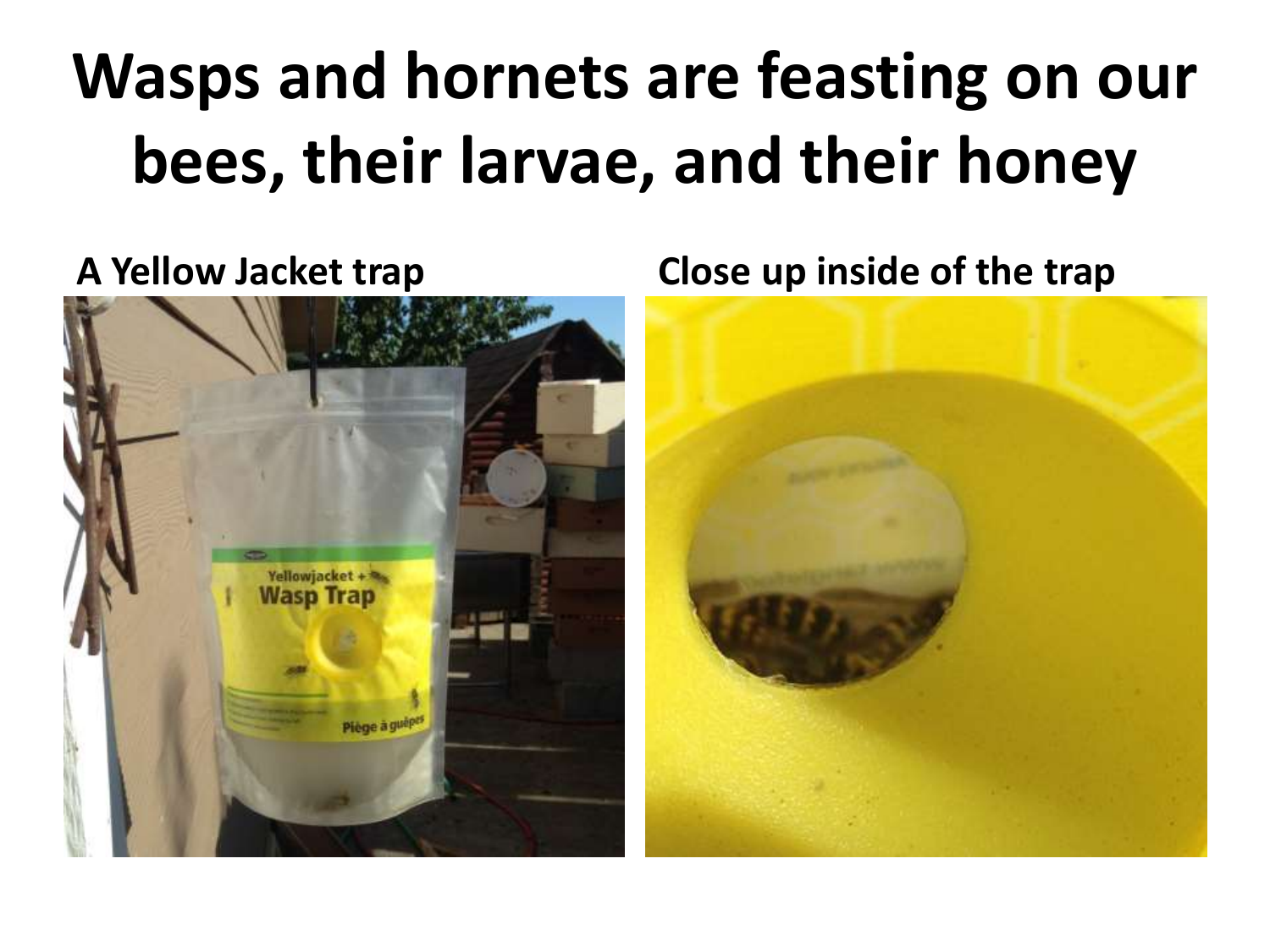### **Bees can rob and often do this time of year**



We are currently in a dearth. You may need to feed your bees.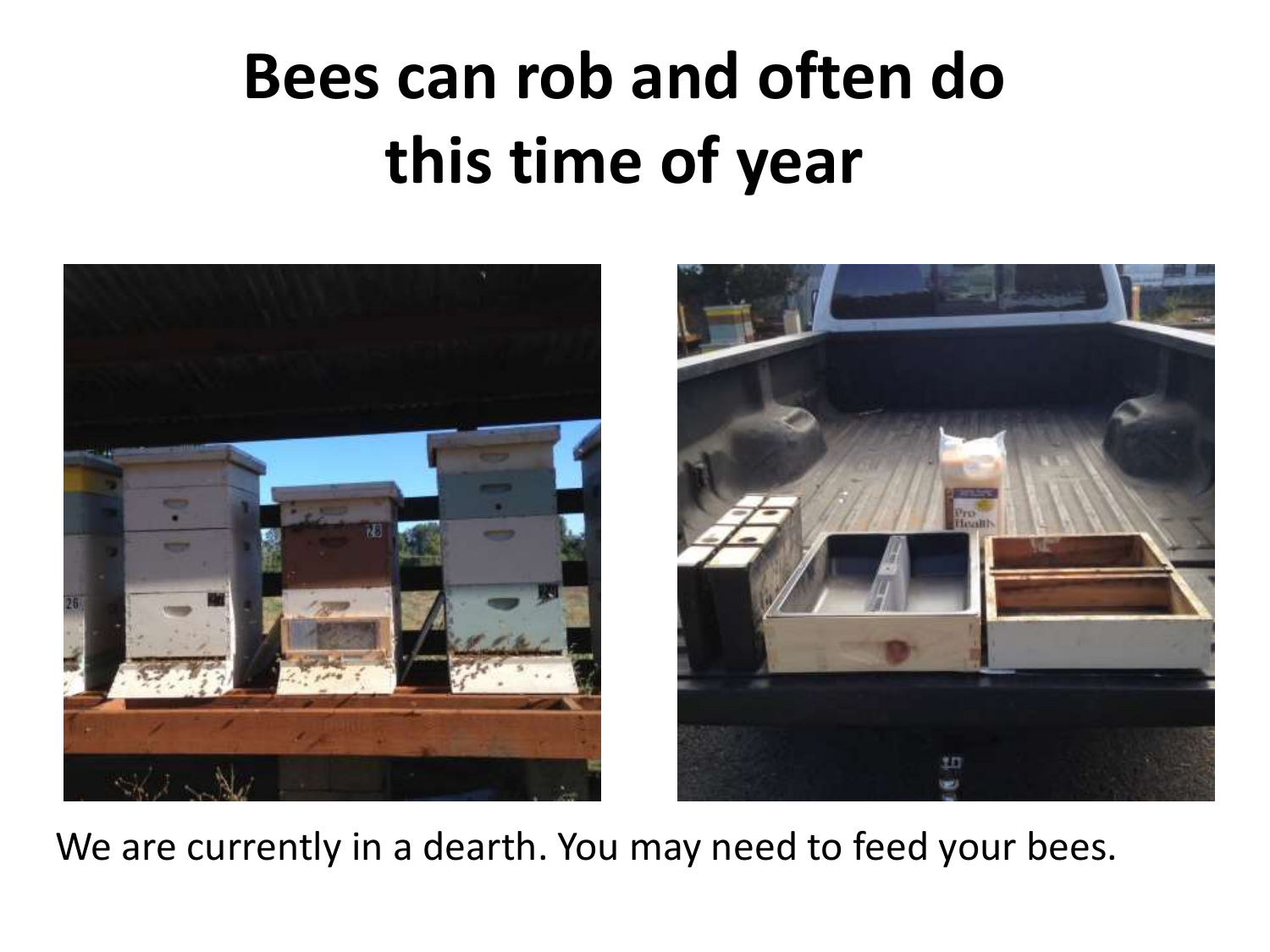#### **Varroa Mites**







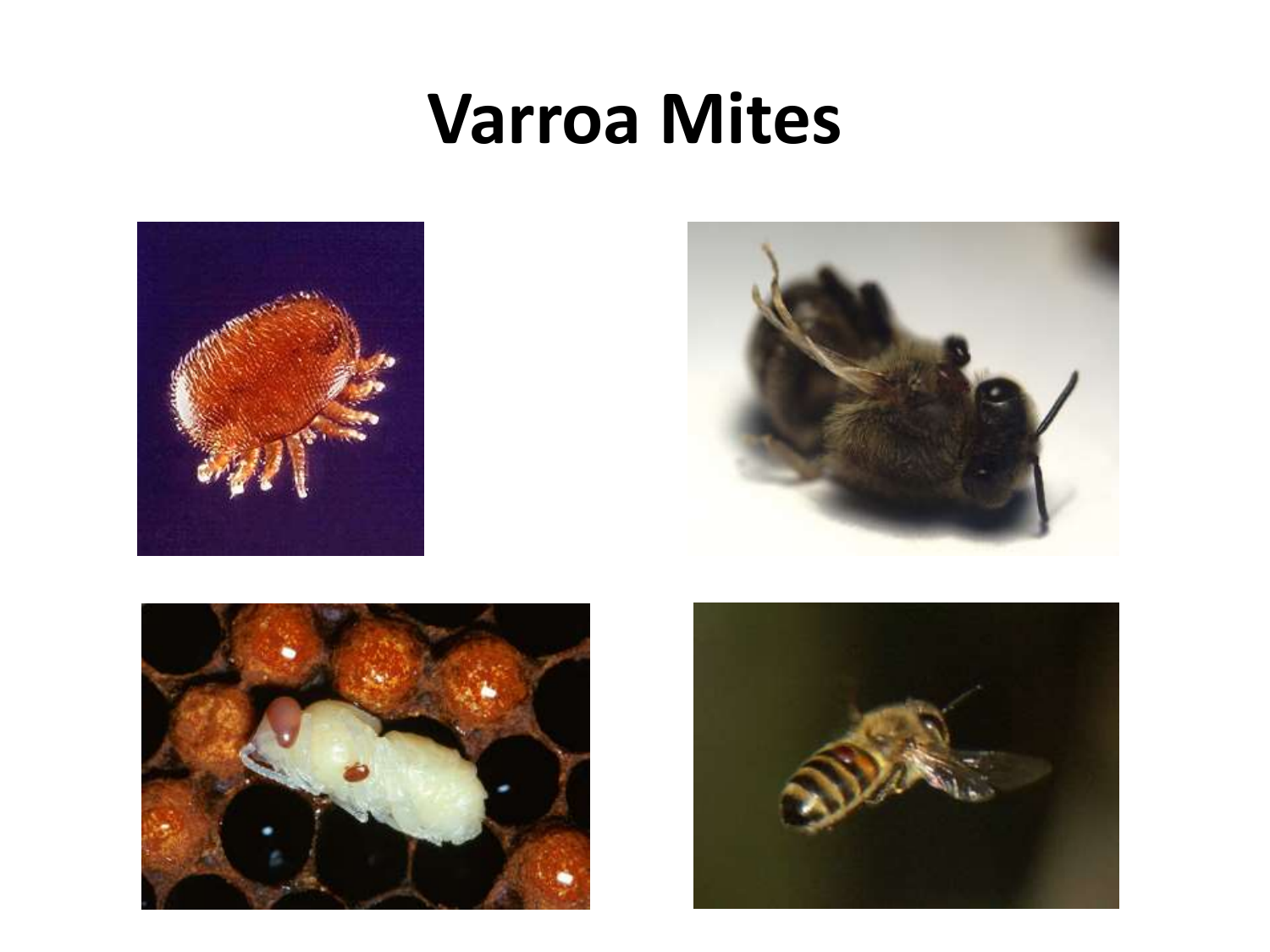# *So how should we treat for mites?*

- Last year, Dr. Dewey Caron stated to LCBA that treating for mites in September is too late.
- This year, he stated to LCBA that there are dumb ways to treat for mites and smart ways.
- Dumb would be treating excusively and often with a hard chemical, such as Amitraz.
- Smart would be using an integrated pest management system that uses organic acids.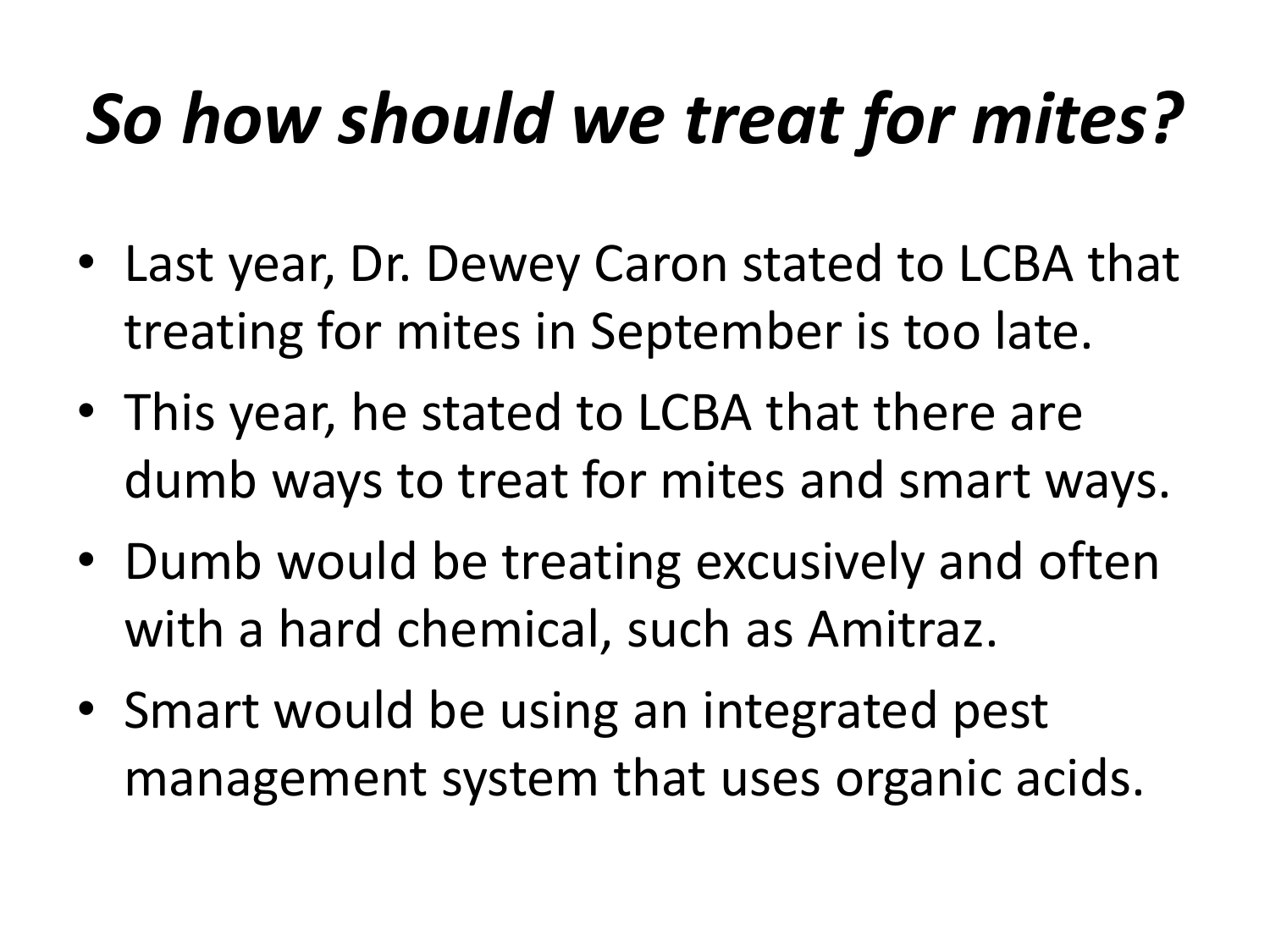### **Ross Conrad**

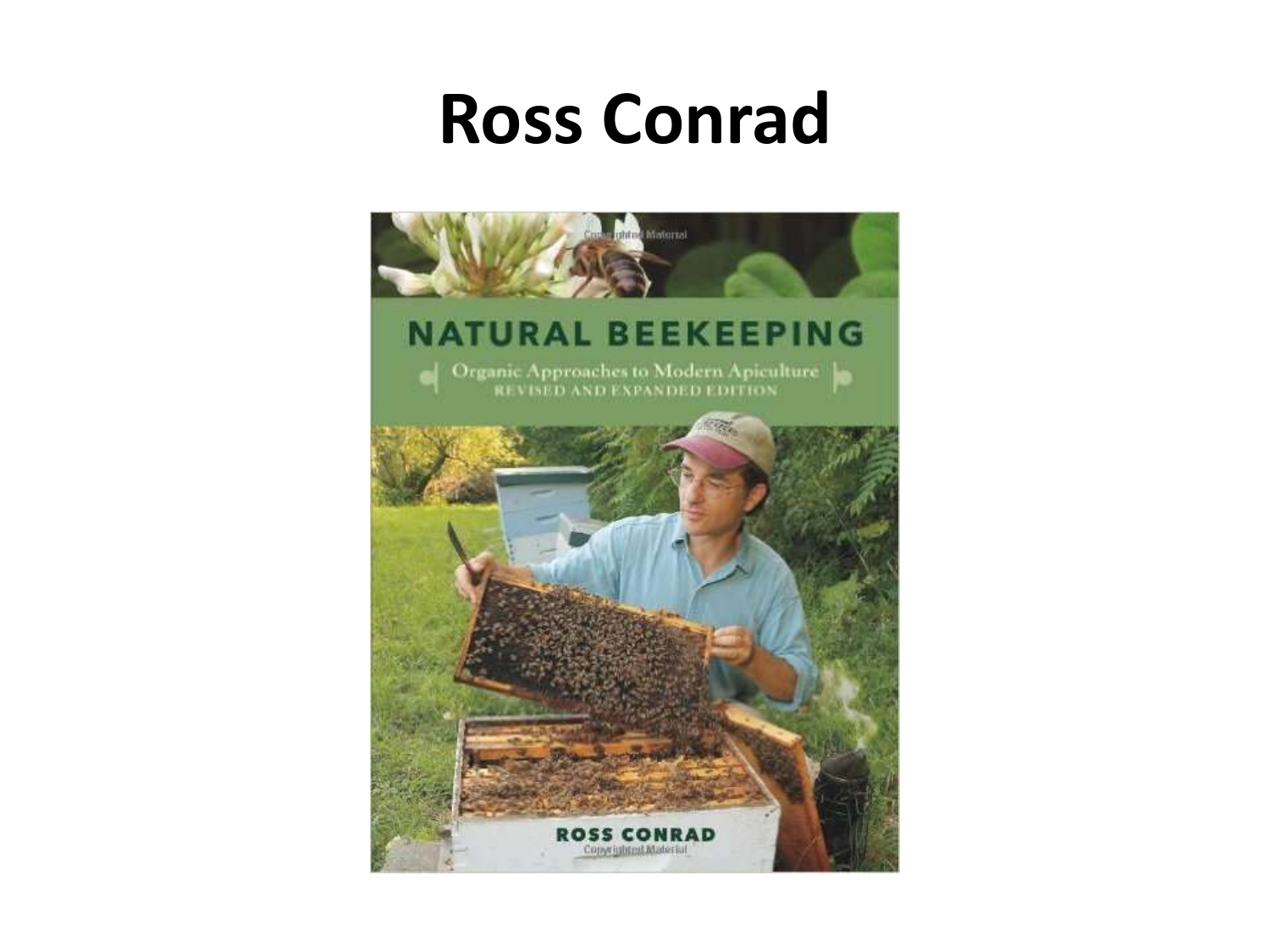## *Ross Conrad, a natural beekeeper*

- Ross states that Varroa mites don't necessarily kill a hive, but weaken it so that other stress factors and diseases, such as viruses, kill the hive.
- Ross also states starvation is often a result of a hive overwhelmed with mites.
- Ross uses a six step method to control the mites in his hives.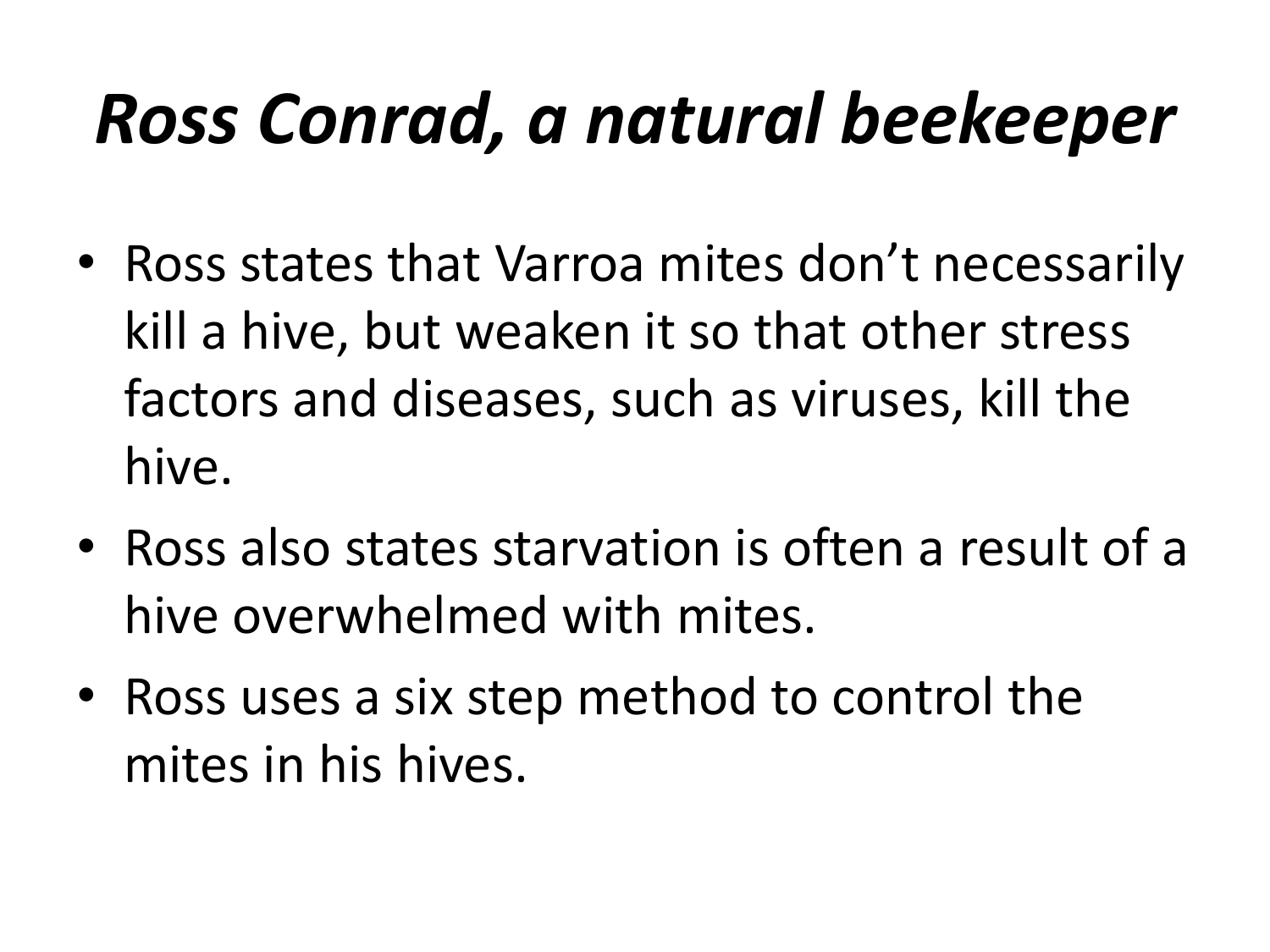## *How does Ross control mites?*

- Buy queens that are less susceptible to mites. Russian, Minnesota Hygienic, Varroa Sensitive Hygiene, and Survivor Hives.
- Make Nuc colonies in the spring to break the brood cycle.
- Use screened bottom boards. In conjunction with powdered sugar and garlic powder methods. These methods only affects mites on bees, not in the brood.
- Trap mites with drone comb or sticky paper. This can be used with pheromone traps using methypalmatate.
- Organic Miteacides. Use Sucrocide, Oxalic acid, Formic acid, Essential oils and Thyme, and Hop Beta acid to kill and control mites.
- Change to a smaller comb size, and regularly pull out old comb.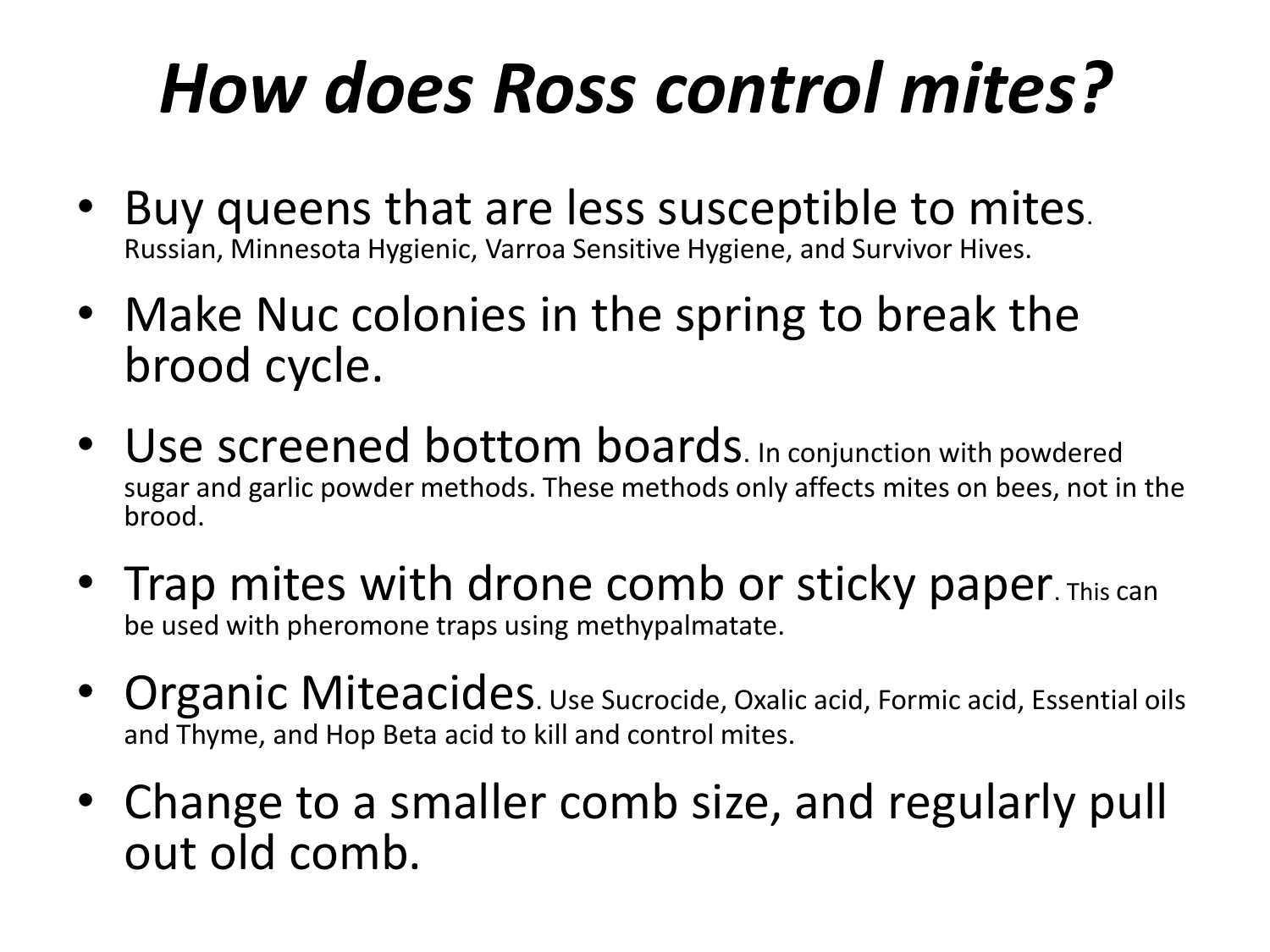#### **Screened bottom board with a Varroa trap drawer**

#### **Mite Away Quick Strip**